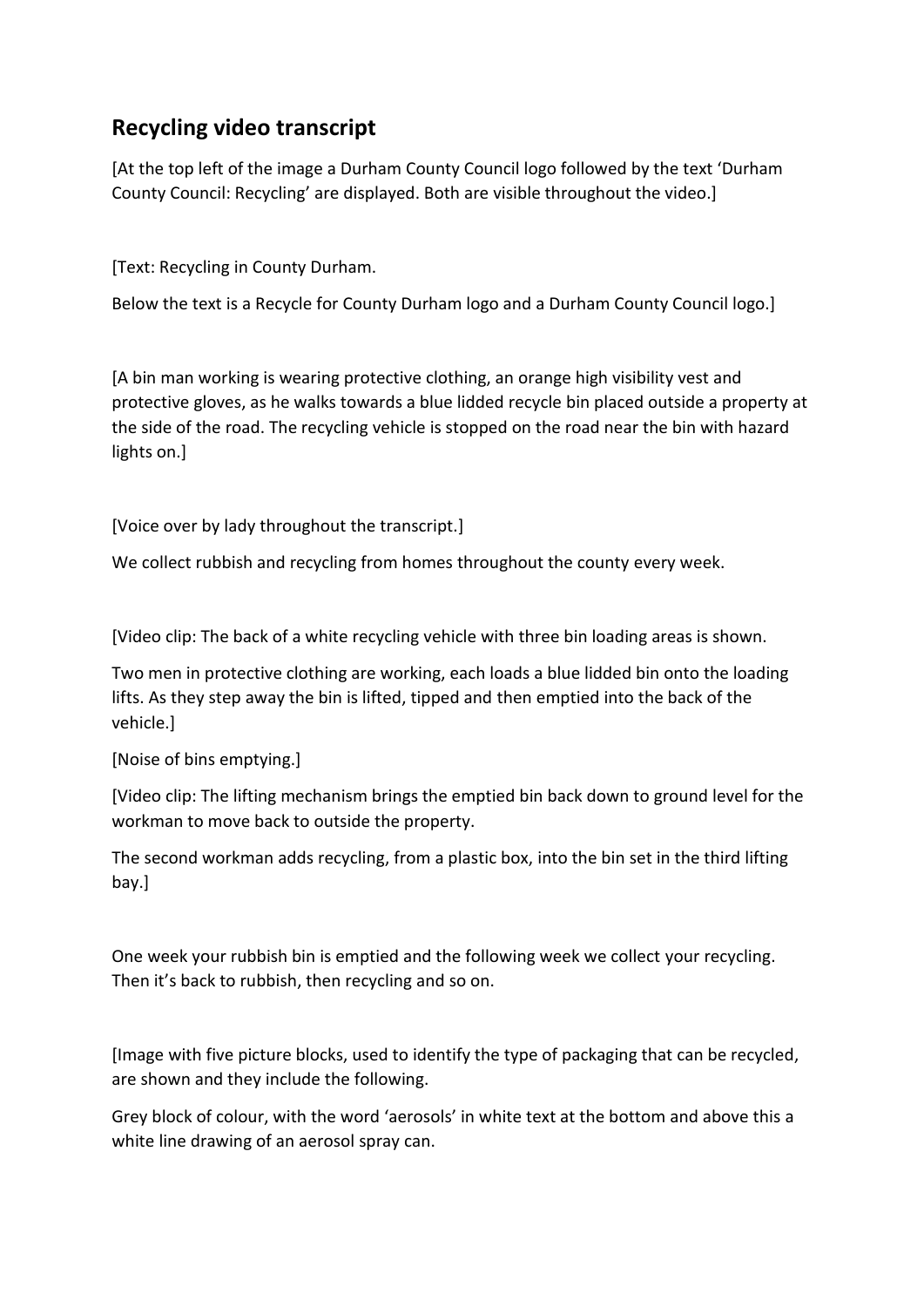Orange block of colour, with the word 'cartons' in white text at the bottom and above this a white line drawing of a carton. (The type that would contain a liquid such as juice.)

Light blue block of colour, with the words 'mixed paper and card' in white text at the bottom and above this a white line drawing of a newspaper, sheet of paper/card and a box. (The type of box that would contain cereal.)

Grey block of colour, with the words 'food tins and drink cans' in white text at the bottom and above this a white line drawing of a food tin and two ring pull drink cans.

Red block of colour, with the words 'mixed plastic' in white text at the bottom and above this a white line drawing of various shaped containers including bleach, milk and fizzy drink bottles, together with yoghurt pots and a plastic tray.

A blue lidded bin is shown on the righthand side.]

You store your recycling in a grey bin with a blue lid, and a plastic box.

Paper and card, food tins and drink cans, cartons and plastic and aerosols go in the recycling bin.

Glass bottles and jars go in the box.

[Image with picture block, a teal coloured block of colour, with the words 'mixed glass bottles and jars' in white text at the bottom and above this a white line drawing of glass bottles and jars (The type of bottles that would contain wine or beer and the type of jars that would contain jam). An empty green plastic recycling box is shown on the righthand side and below this a green recycling box filled with bottles and jars is shown.]

[As the lady speaks the following video clips are shown;

A view of the back of a recycling vehicle as it is driven down a residential street followed by the sound of brakes as the vehicle stops.

A workman wheels a blue lidded bin across the road to the back of the stationary vehicle and loads the bin onto the lifting bay.

The camera zooms in to show how the lifting mechanism attaches to underneath the bin handle and the blue lidded bin is then lifted.

A view of the Durham County Council recycling advertising message on side of the vehicle as it drives away.]

We want to encourage everyone to recycle as much as possible. Recycling means that less waste goes to landfill. Obviously, this is good for the environment, but it also keeps to a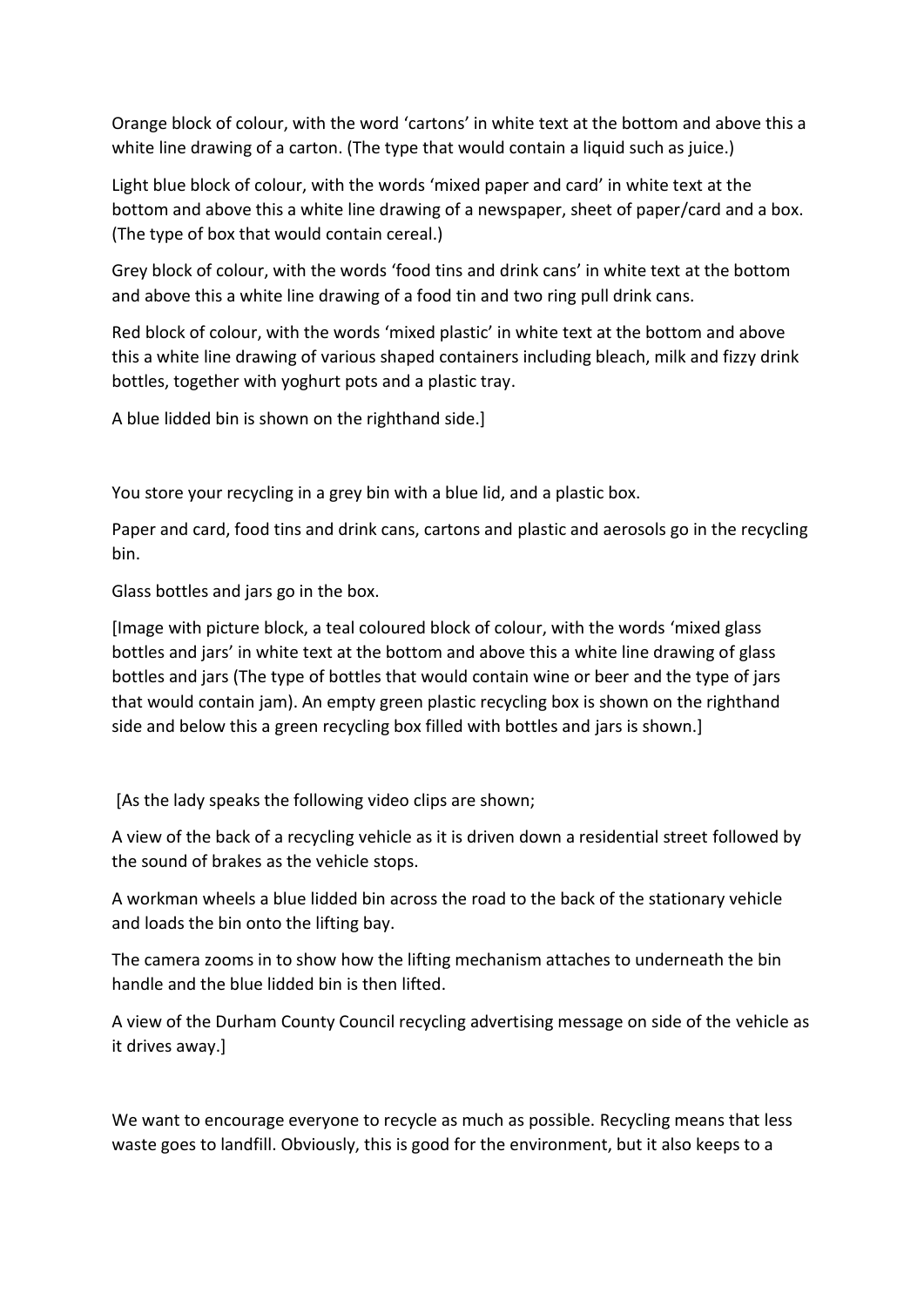minimum the amount of money the council has to pay the government for every tonne of waste it sends to landfill.

To get the most out of recycling at home using your bin and box, just get into the habit of washing and squashing your food tins and drinks cans, plastics and cartons. Squashing them down means you will be able to fit lots of recycling into your bin.

[Video clips: A person standing at the kitchen sink is washing out a used plastic container and a drinks can. They are then shown outside stamping on the can [sound] to crush it, before they put it in [sound] the blue lidded recycling bin.]

Rip up cardboard or flatten down boxes.

[Video clips: A person standing at a kitchen worktop is flattening a cereal packet.]

Remove address or account details from letters, statements and documents. You can also put shredded paper into the recycling bin.

[Video clips: A person tears the personal address details from a letter.]

Put aerosols into the bin without squashing or crushing them so that you are not in danger of piercing them.

[Video clips: A person lifts the blue bin lid and puts an aerosol can, without the cap on, into it.]

Give glass bottles and jars a rinse out and put them in your plastic box.

[Video clips: A person standing at a kitchen sink rinsing the inside of a glass jar.]

Pease do not put broken glass into the recycling box. Instead, wrap it carefully and put it in your rubbish bin.

[Video clips: A recycling box half full with empty bottles and jars and a person adding [sound] the newly rinsed jar. The camera zooms out to show the box situated outside, at the side of a house door.]

Glass items should never be put in your recycling bin.

Glass is the only thing that should go in your recycling box.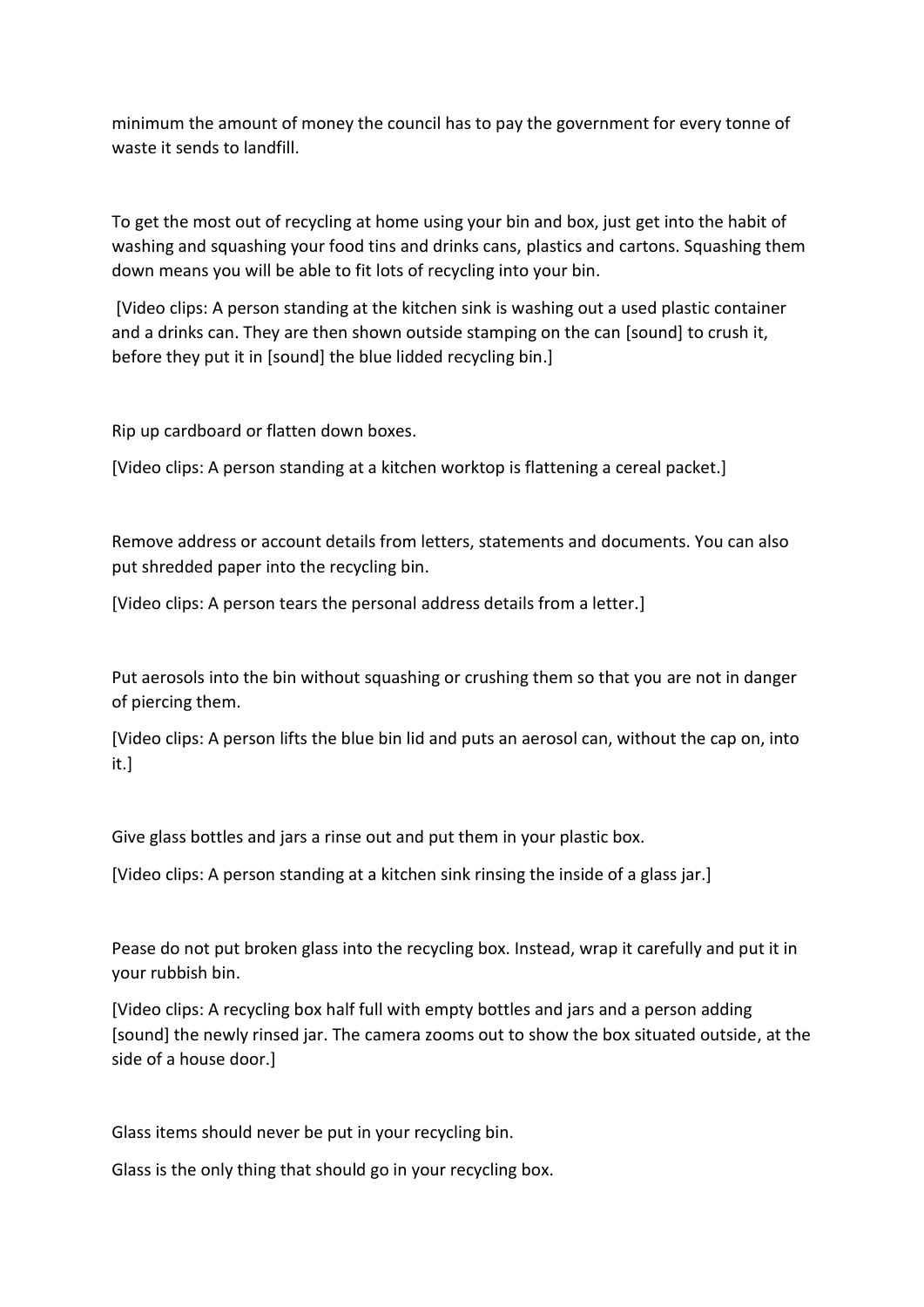It is really important to keep glass separate from the items that go in the recycling bin – paper in particular.

[Image with picture block, a teal coloured block of colour, with the words 'mixed glass bottles and jars' in white text at the bottom and above this a white line drawing of glass bottles and jars (The type of bottles that would contain wine or beer and the type of jars that would contain jam). An empty green plastic recycling box is shown on the righthand side and below this a green recycling box filled with bottles and jars is shown.]

[Video clip of worker collecting and then emptying a green box into the recycling vehicle, returning the box and then collecting the blue lidded bin.]

We have to keep glass separate as it will cause problems at the sorting or reprocessing stage if it is mixed together with paper.

[Video clip showing of a large heap of collected glass at the reprocessing plant.]

Glass is put into its own compartment in our recycling vehicles for this reason.

[Video clip: A worker shows that only bottles and jars are in a green box before he empties the box into the separate section at the back of the recycling vehicle.]

We take your recycling to a number of different companies in the region for sorting before it is sent on to be made into new products.

[Video clip: A yellow vehicle with a loader bucket on the front drives into a large pile of recycling materials at the collection plant and loads a bucketful into a transporting container.]

The re-processors are mostly within the UK but some materials such as plastic can get exported overseas for reprocessing.

[Video clip: A number of standing workers are shown using their hands to pick and separate some of the recycling materials from a fast-moving conveyor belt. As the camera scans the conveyor belt transporting recycling material it shows a section where a vacuum sucks up lighter materials.]

At the processing stage glass is melted down at extremely high temperatures and moulded into new products such as glass jars and used for road surfacing.

Cans are melted down and are moulded into new products such as new food and drink cans and metal car parts.